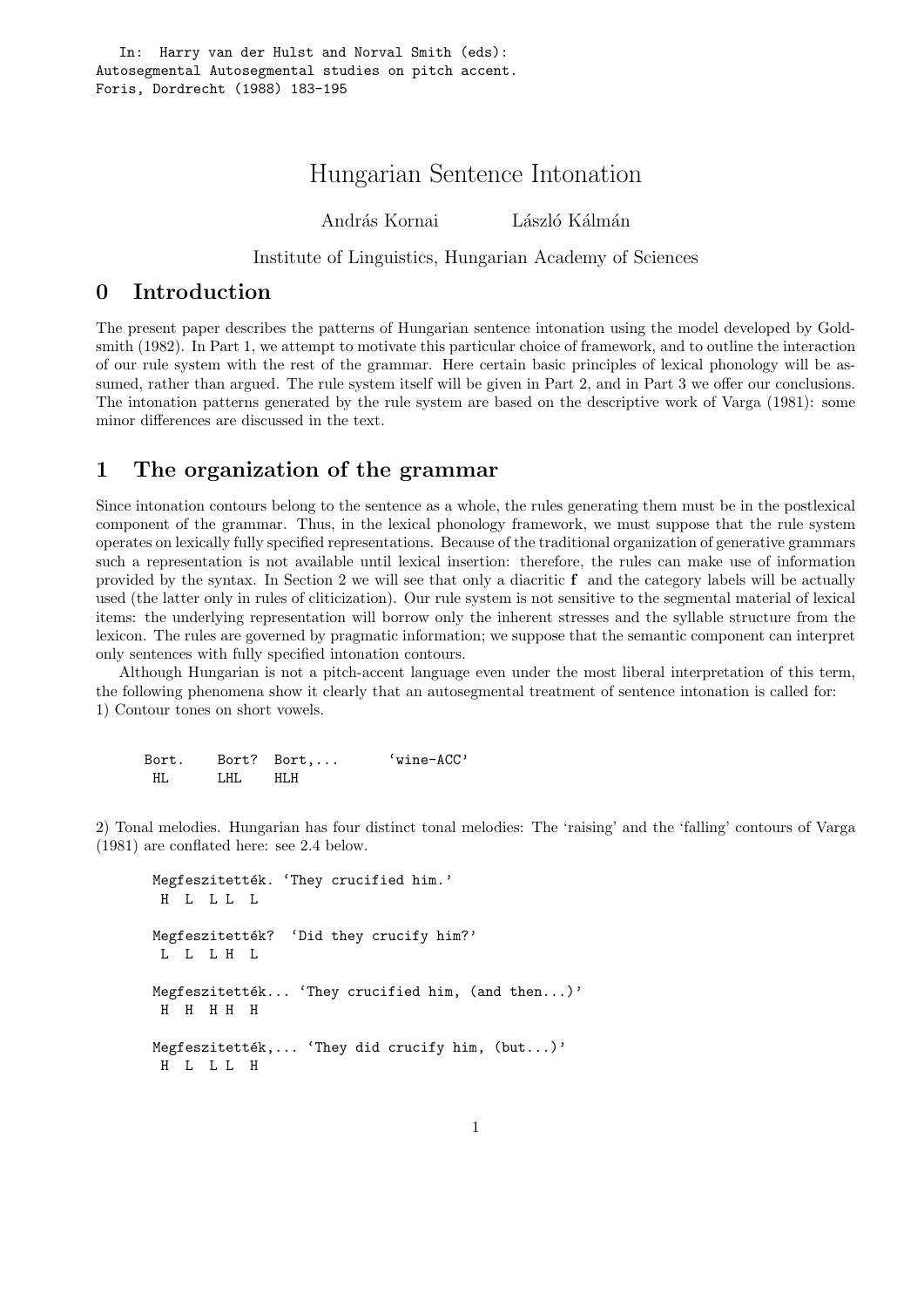3) Spreading.

|  |                                     |                                 | Faj? Fajta? Fajtalan? Fajtalanok? Fajtalanokat? |
|--|-------------------------------------|---------------------------------|-------------------------------------------------|
|  | $\sqrt{11}$ $\sqrt{11}$ $\sqrt{11}$ |                                 | $\sqrt{11}$ $\sqrt{11}$                         |
|  | LHL LHL LHL                         | L H L                           | L HL                                            |
|  |                                     | race species sodomite sodomites | sodomites-ACC                                   |

Since on the postlexical level no segmental material is ever deleted, the remaining diagnostics (i.e. stability and floating tones, cf. e.g. v.d. Hulst–Smith 1982:2.2) are simply not applicable.

The well-formedness of autosegmental representations is usually maintained with the aid of an Association Convention that can reapply in every step of the derivation (cf. e.g. Clements–Sezer 1982:219). On the postlexical level, however, no rule can be applied more than once (see Kiparsky 1983). The Association Algorithm (AA) employed in this paper differs from the usual mechanisms like Tone Mapping (Williams 1971), Well-Formedness Conditions (Goldsmith 1976), etc. essentially only in having this 'once only' property. (1) Association Algorithm<sup>1</sup>

- (i) The domain of association is the phonological word.
- (ii) Associate the first right-side neighbors of the previously associated elements with each other.
- (iii) Apply (ii) as many times as possible, then repeat this process with left-side neighbors.
- (iv) Associate the remaining unassociated syllables (P-bearing elements) with the tone (P-segment) associated to their neighbors.

After (iv), the representation cannot contain unassociated syllables, but unassociated tones might still be present. We suppose that in general these are simply deleted; in Hungarian, however, we also have

(v) Associate word-final unassociated tones to the last syllable.

The first association line (the one that will be the starting point of the AA) is provided by the Basic Tone Melody Association (BTMA) rule of Goldsmith 1982:

Associate the accented element of the Basic Tone Melody to the accented element of the word.

Thus, the organization of the grammar can be schematized as follows: (2)



<sup>1</sup>For a less informal statement see the Appendix.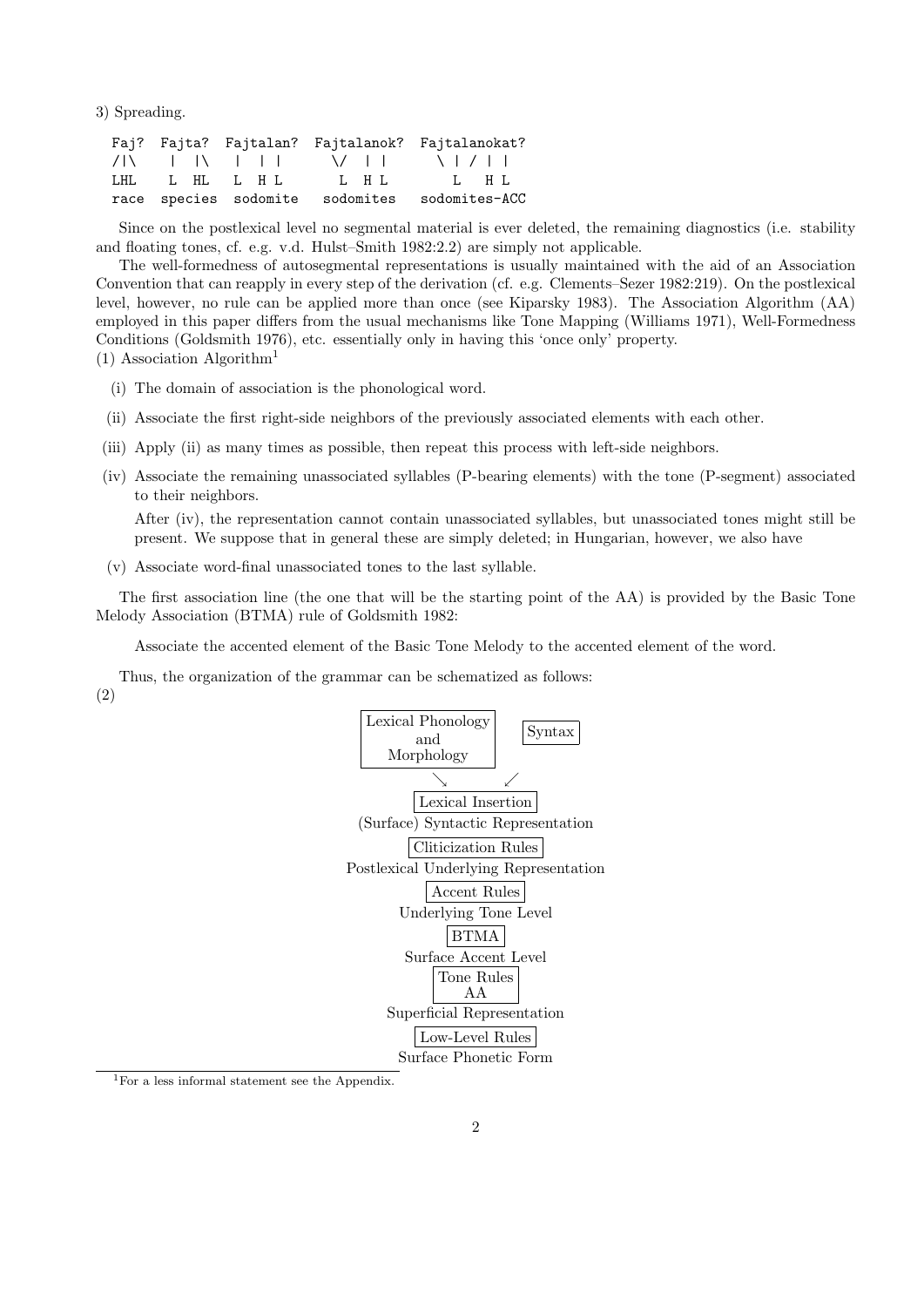The portion of (2) starting with Postlexical Underlying Representation is essentially the same as the schema proposed by Goldsmith (1982:48): the intermediate levels here termed 'Surface Accent Level' and 'Superficial Representation' are introduced solely for the sake of expository convenience. Cliticization rules and low-level rules are tangential to our main purpose; they will be discussed briefly in Section 2.1 and Section 2.4, respectively. The term 'Surface Accent Level' is justified by the fact that the rule assigning surface stress can be collapsed with the BTMA: for details see Section 2.2 where the accent rules of Hungarian are described in full.

### 2 The rules

#### 2.1 Rules of cliticization

In most cases the definite article is generated by the syntax under a separate node (for exceptions see Kornai 1989), and in complex NPs the article will not be a sister of the element following it. Nevertheless, the article is in the same phonological word as the subsequent item. Since 'lexical' word boundaries and phonological word boundaries do not always coincide in Hungarian,<sup>2</sup> it is necessary to apply certain "readjustment rules" in the sense of Chomsky–Halle (1968:9ff,371ff). These rules are trivial for connectives like ha 'if' (or is 'too') which are always proclitic (enclitic). Personal pronouns, however, behave proclitically only if they precede the main verb of the clause: otherwise, they are enclitic.

If we suppose that the usual word-initial stress is supplied by a lexical redundancy rule, and proclitics (enclitics) are marked as such in the lexicon, then the remaining cases can be handled with rules that are sensitive only to the categorial status of the adjacent elements. One such rule will delete the (lexical) stress from verbs preceded by some VM (Verbal Modifier, see Ackermann – Komlósy (1983)). Ackerman (1984) demonstrates that VM+V constructions can be lexical: in such cases the required stress pattern comes simply from the lexical redundancy rule mentioned above.

\* \* \* \* \* \* # [ József ] [VM fát ] [V vágott ] [ az erdön ] # -> \* \* \* # [ József ] [ fát vágott ] [ az erdön ] # Joseph wood-ACC cut the forest-in

If such rules are part of the grammar, the relatively open nature of the V' class can readily be explained: the Derivational Simplicity Criterion of Kiparsky (1982) forces us to reanalyze VM+V constructions as V's. In a 'percolation' theory of word-formation (such as Lieber 1980), no reanalysis is called for, since the trees resulting from compounding, affixation, and cliticization are identical.

#### 2.2 Accent rules

Certain words appear in the syntactic representation with a diacritic f (read foykes). Words in Focus position (see E. Kiss, 1981) or having particular communicative functions (contrastive topic, see Szabolcsi, 1981; contrafocus, ´ see Varga 1982; etc.) are marked by this diacritic. The role of f in the formation of the underlying phonological representation is that elements marked by it cannot cliticize. The rules generating the intonation patterns of corrective sentences (phrases) are also triggered by f. If a word is marked by f in the (postlexical) underlying representation, the Eradication Rule (ER) will delete the accent and word boundaries of the subsequent words up to the next **f** or phrase boundary  $(\#)$ .

|  |  |                                                             |  |  |  | *     *     *       f                                                   |
|--|--|-------------------------------------------------------------|--|--|--|-------------------------------------------------------------------------|
|  |  | SO S SO   ( SO S SO   )1 ->   SO S SO (SO S SO )1   / _ _ { |  |  |  |                                                                         |
|  |  |                                                             |  |  |  | $\overline{1}$ and $\overline{1}$ and $\overline{1}$ and $\overline{1}$ |

<sup>2</sup>Cliticization phenomena are quite marginal in Hungarian, and the descriptive grammars we are familiar with ignore them completely. Vago (1980:ix) is typical in this respect: "...the initial syllable of a word is predictably stressed. This rule is merely assumed."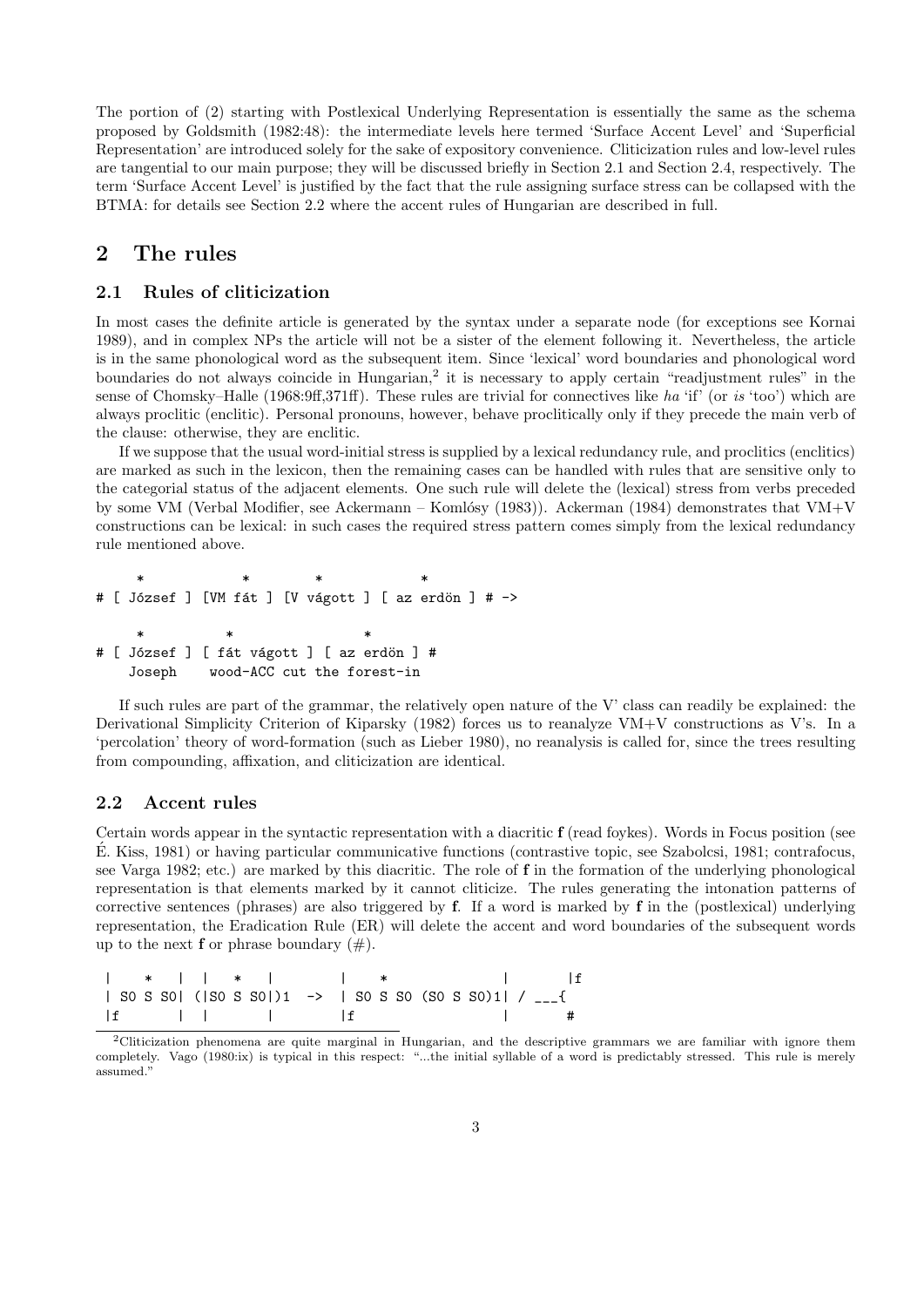Therefore, the segments from one f to the next one (or to the end of the phrase) will form one phonological word possessing only one accented syllable. This 'eradicating' stress (see K´alm´an et al. 1989) is generally believed to be stronger than the normal stress. Minimal pair tests, however, do not show a linguistically significant contrast: in our opinion the quantitative difference between normal and eradicating stress is a secondary phenomenon due to the fact that eradicating stress generally appears on substantially longer phonological words (see also Kálmán et al. 1984). Nevertheless, it is possible to reformulate the BTMA in such a manner that the surface stresses of the accented syllables depend on the presence or absence of f:

|                                                |  | $\star$ $\phantom{00}$ $\phantom{00}$ |                     |  |                                     |       |
|------------------------------------------------|--|---------------------------------------|---------------------|--|-------------------------------------|-------|
|                                                |  |                                       |                     |  | SO S SO $\rightarrow$ 1 SO '<'>S SO |       |
|                                                |  |                                       |                     |  | and the state of the state of       |       |
| $\left\langle \langle f \rangle \right\rangle$ |  |                                       | $ \qquad  $ <f></f> |  |                                     | LHL I |

(For the other version see the Appendix).

We call our second accent rule Varga's Rule (VR) because the phenomenon described by it was discovered by Varga (1979). In Hungarian the 3rd Sg. present form of the copula is 0, and in sentences correcting the past (or future) tense of the copula, stress shifts to the preceding syllable:

- $-$  'Próféta volt? 'Was he a prophet?'
- $-$  Nem, prófé $TA$ . 'No, he IS a prophet.'

This rule is triggered by the foykessed 0:

| $  *         *  $                    |  |  |          |                 |  |  |
|--------------------------------------|--|--|----------|-----------------|--|--|
| $ SO S SO S   O  \rightarrow  SO S $ |  |  |          |                 |  |  |
|                                      |  |  | $ $ if i | $\vert f \vert$ |  |  |

#### 2.3 Tonal rules

Since in the unmarked case only the stressed syllable of a word has high tone in Hungarian, we take the basic tone melody to be LHL (with the H accented). This gives us peak-accent, which is apparently the most frequent choice cross-linguistically. Using this BTM, all the examples discussed so far can be derived without recourse to tonal rules. But high tones and stressed syllables are not in a one-to-one correspondence: both stressed L and unstressed H syllables occur for instance in the last words of yes/no questions:

'Megfeszitették? 'Did they crucify him?' L L L H L

These contours can be derived in one step if we dissociate the (accented) H of the BTM and associate the L preceding it to the antepenultimate syllable.

|             | $=$ / |                                 |
|-------------|-------|---------------------------------|
|             |       |                                 |
|             |       |                                 |
|             |       |                                 |
| $\vert (f)$ |       |                                 |
|             |       | SO 'S SO S S S  # / $[ . + ? ]$ |

If the ((ante)pen)ultimate syllable was accented, we apply rule (3B):

 $(3B)$ | S0 'S (S (S))|# / [.+?]  $| \qquad = \qquad |$  $/|$  |  $|(f)$  LHL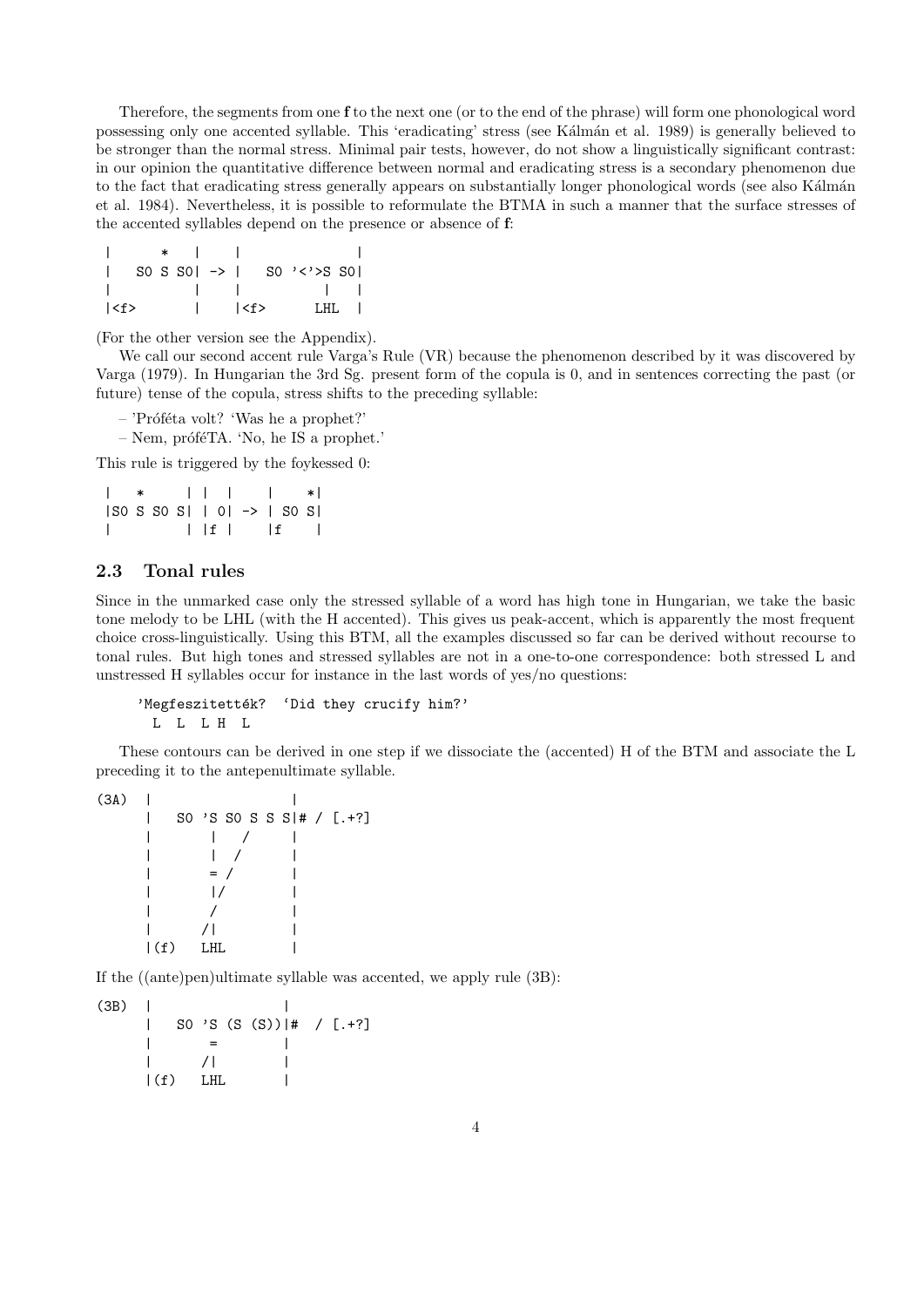(If we allow for a class of Initial Tona Association rules which precedes the BTMA, then the H of the BTM can be associated to the penultimate syllable in yes/no questions initially, and this will bleed the BTMA rule. This would make it possible to conflate (3A) and (3B) using only the accepted notational conventions of autosegmental phonology.<sup>3</sup> ) The intonation contours of non-final phonological words in questions can be derived by deleting the final L of the BTM: this rule has to apply in tandem with (3A-B).

The same adjustment takes place in words preceding foykessed words:

| $ SO'S SO $   SO'S SO |    |  |                     |  |
|-----------------------|----|--|---------------------|--|
|                       |    |  |                     |  |
|                       |    |  | $LH L \mid f$ $LHL$ |  |
|                       | ٦T |  |                     |  |
|                       |    |  |                     |  |

This rule, like all the rules in our rule system, is obligatory:

|  | [a 'bárkába] [az a bizonyos 'öreg] [f az 'összes állatból tett] |  |  |  |  |  |  |  |  |
|--|-----------------------------------------------------------------|--|--|--|--|--|--|--|--|
|  | L H LL L L L L L H H L L L L L L L                              |  |  |  |  |  |  |  |  |
|  |                                                                 |  |  |  |  |  |  |  |  |

'the ark-into that particular old every animal-from put'

There are two tonal rules that operate only on phrase-final phonological words. The first of these generates the 'comma-intonation' (cf. Hetzron 1980): it has to be applied in enumerations, before subordinate clauses, and in interrupted sentences.<sup>4</sup> The Comma-Rule (CR) deletes the final L in the BTM in words preceding phrase boundaries:

| | (| S0 'S S0|)1 | | | | | |(f) LHL | } | S0 'S S0|# | | | / [.+,] |(f) LH L | # v 0

The most important application of the Three-Dot Rule (3DR) is in threats:

| | | | | S0 'S S0 S| (| S0 'S S0|)1 | | :| | | | |(f) LHL H| |(f) LHL | }{ } # / [.+,...] | | | S0 'S | # | | | |(f) LHL | ^ H

<sup>3</sup>This solution was suggested by Nick Clements.

<sup>4</sup>Thus, the conditions of its application are almost identical to the orthographic conventions regulating the placement of comma.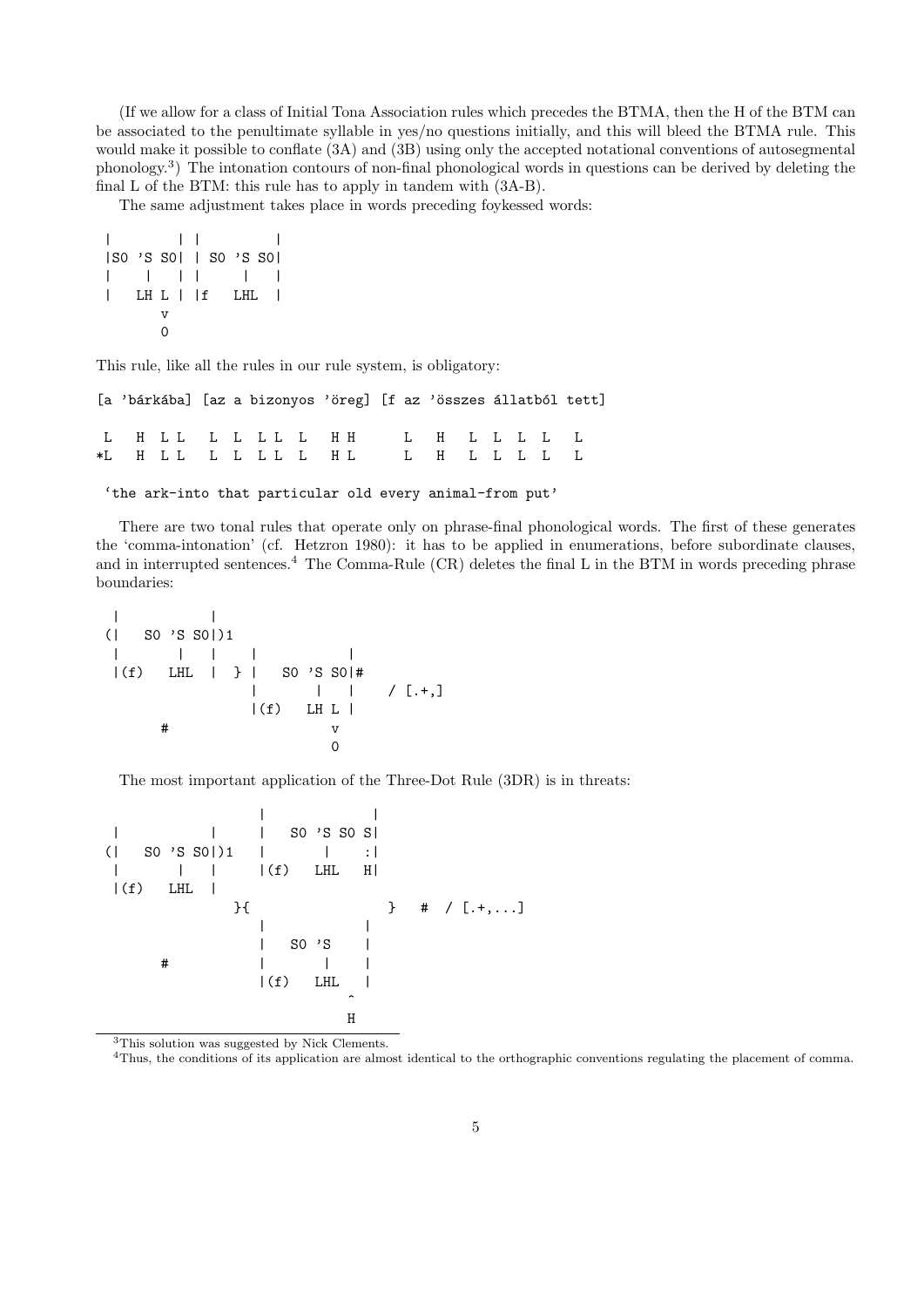3DR has to be applied in every 'negative' context, e.g. before subordinate clauses headed by  $de$  'but'. Since CR, QR, and 3DR are triggered by different pragmatic contexts, they cannot follow each other in any derivation. In general, there is no need to impose any (extrinsic) ordering on our tone rules.

Sentences with more than one f imply multiple contrast: in general, such constructions are rather infrequent in Hungarian.<sup>5</sup> Their intonation contours are generated by the Multi-Foykes (MF) rule, which allows for a certain amount of free variation.

```
Mig a 'pásztorok 'Betlehemben 'örvendeztek,
while the shepherds Bethlehem-in rejoiced
a 'háromkirályok 'Názárethben 'imádkoztak.
the Magi Nazareth-in prayed
| | | | | |
(| S0 'S S0|)0 (| S0 'S S0|)0 | S0 'S S0|#
| | | | | | | | |
|(f) LHL | |f LH L | |f LHL |v
                    \overline{O}
```
#### 2.4 Low-level rules

Dynamic tones can appear only on word-final syllables in Hungarian, and contours made up from three level tones (HLH or LHL) are restricted to accented, phrase-final syllables.<sup>6</sup> The third tone is never realized in full: phonetically, it simply marks a relative increase (or decrease) in pitch. In absolute terms, the final part of HLH syllable is lower, and the final part of a LHL syllable is higher than mid, see below. In unstressed HL or LH syllables, the second tone behaves in a similar manner (see column 2 below). In stressed syllables, however, it is realized in full.

```
(4)
```

| Contour  |                       | Realization |                         |                  |
|----------|-----------------------|-------------|-------------------------|------------------|
|          | Stressed<br>syllables |             | Unstressed<br>syllables |                  |
| S<br>LH  | N/A                   |             | $\frac{1}{2}$           | 'megfeszitetTÉK, |
| S<br>HL. |                       | 'BORT.      |                         | 'JÓZSEF?         |
| S<br>HLH | V                     | $'BORT$ ,   | N/A                     |                  |
| S<br>LHL |                       | 'BORT?      | N/A                     |                  |

In addition to this, surface phonetic forms will differ from our Superficial Representations due to the effects of two low-level rules, here called Downdrift and Tonal Assimilation. Downdrift is well known from the study of tone

 $5$ For the syntax and the semantics of multi-foykes sentences, see Bánréti 1983.

<sup>&</sup>lt;sup>6</sup>These 'tonotactic' regularities need not be stipulated: given the BTM and our rule system, contour tones will be generated only in these positions.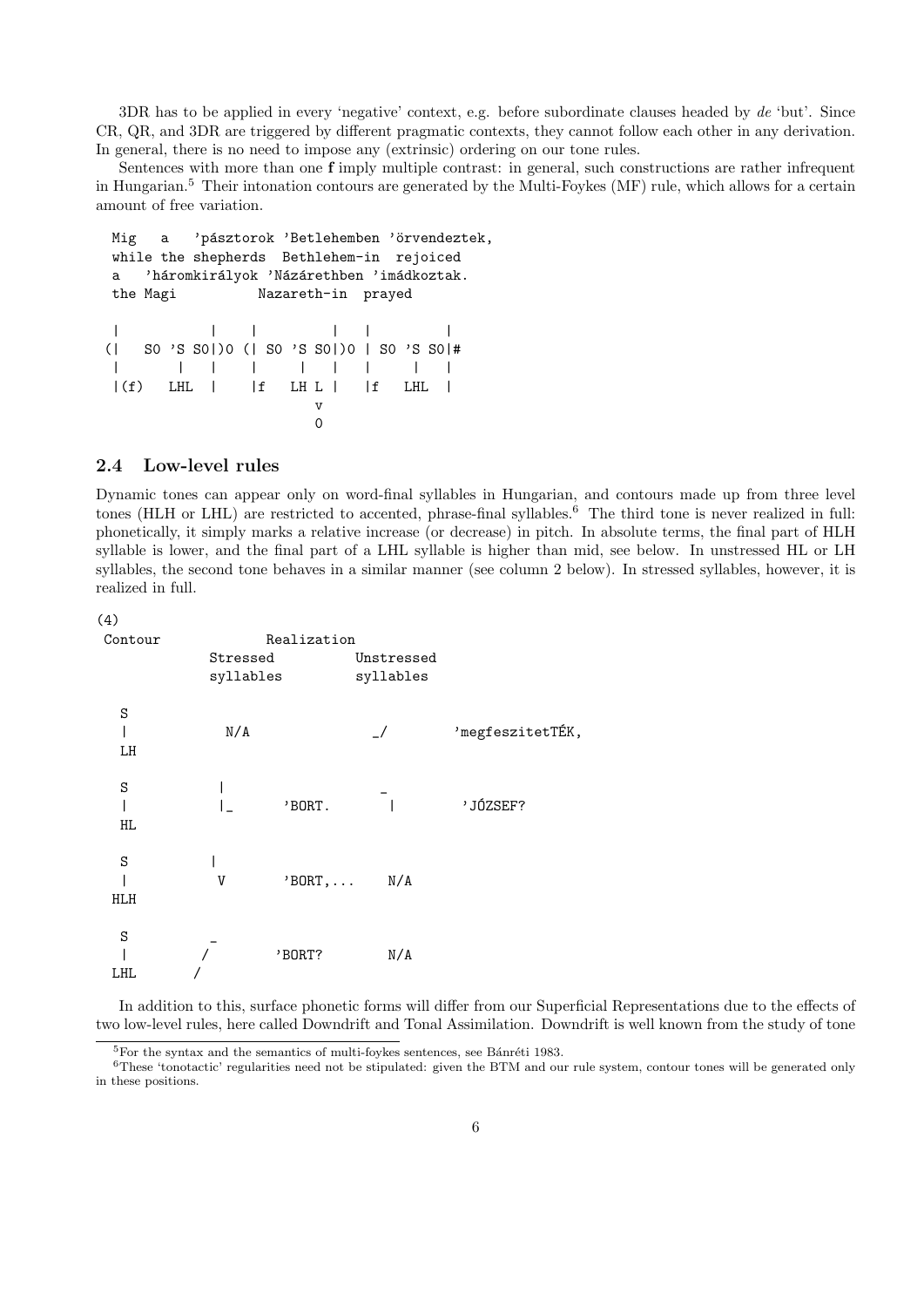languages; Tonal Assimilation (which might well be language specific) operates most strongly in the neighborhood of stressed H syllables. Its effects are cumulative: the assimilation of Ls flanked by Hs is nearly complete. The 'raising' melody of Varga (1981) is in free variation with the falling (superficial HH...HH) contour: this seems to be the effect of a universal low-level rule operating in higher registers.<sup>7</sup>

### 3 Conclusions

Previous descriptions of Hungarian sentence intonation made use of four, five, and sometimes even more levels of tone. We found that by systematic application of minimal-pair techniques, we were able to reduce the inventory of tone levels, boundary symbols, diacritics etc. substantially. In most cases, no further reduction is logically possible: for instance, we have only two tone levels and only one stress (intensity) marker.

Moreover, this parsimonious use of phonological primitives does not put a disproportionate burden on the phonetic component of our grammar: voice synthesizers having our Superficial Representations as input and producing the actually observable surface F0 contours as output could operate on quite natural principles. Since Downdrift and Tonal Assimilation appear to be universal, perhaps it will be possible to derive their effects from the dynamic control properties of the neuro-anatomical mechanism responsible for the implementation of pitch.

It poses no great problem to describe the 'superficial' patterns of Hungarian sentence intonation in a framework developed specifically for this purpose, and the same holds for any relatively unconstrained representational system (like Pierrehumbert 1980) that has been developed with postlexical phenomena in mind. On the other hand, we find it highly significant that the postlexical phonology of one language can be described in a model that has been developed on the basis of the lexical phonologies of typologically unrelated languages.

This fact, aside from lending strong support to the model, enables us to draw some more general conclusions. Since the order of rule application is determined intrinsically, we might suppose that accent rules, tone rules, and low-level rules are always present (and necessarily in this order) in the phonology of natural languages. Lexical insertion (which is the starting point of Cliticization Rules), however, is subject to intrinsic ordering only in that it must precede low-level rules. If accent rules and tone rules are lexical, we get tone languages; if they are postlexical, we get languages like Hungarian. The intermediate case, where accent rules are lexical but tone rules are postlexical is represented by languages like English. In sum, the typological differences between these languages stem not from the presence or absence but rather from the precise location of tone and accent rules in the phonology.

## Acknowledgements

We would like to express our gratitude to Shosuke Haraguchi, Nick Clements, and László Varga for their comments and criticisms.

## References

- Ackerman, F.- Komlósi A. 1983: Some steps towards the understanding of Hungarian word order. ms. (in Hungarian)
- Ackerman, F. 1984: Verbal modifiers as argument taking predicates. Groninger Arbeiten zur germanistischen Linguistik 25 23-71
- Bánréti Z. 1983: A megengedő kötőszavak szintaxisáról és szemantikájáról. Nyelvtudományi Értekezések 117

Chomsky, N.- M. Halle 1968: The Sound Pattern of English. Harper and Row, New York

Clements, G. N.- E Sezer 1982: Vowel and consonant disharmony in Turkish. In: v.d.Hulst-Smith (eds): The Structure of Phonological Representation II. Foris, Dordrecht 213-256

E. Kiss K. 1981: Structural relations in Hungarian, a 'free' word order language. *Linguistic Inquiry* 12

<sup>7</sup>We owe this observation to Shosuke Haraguchi.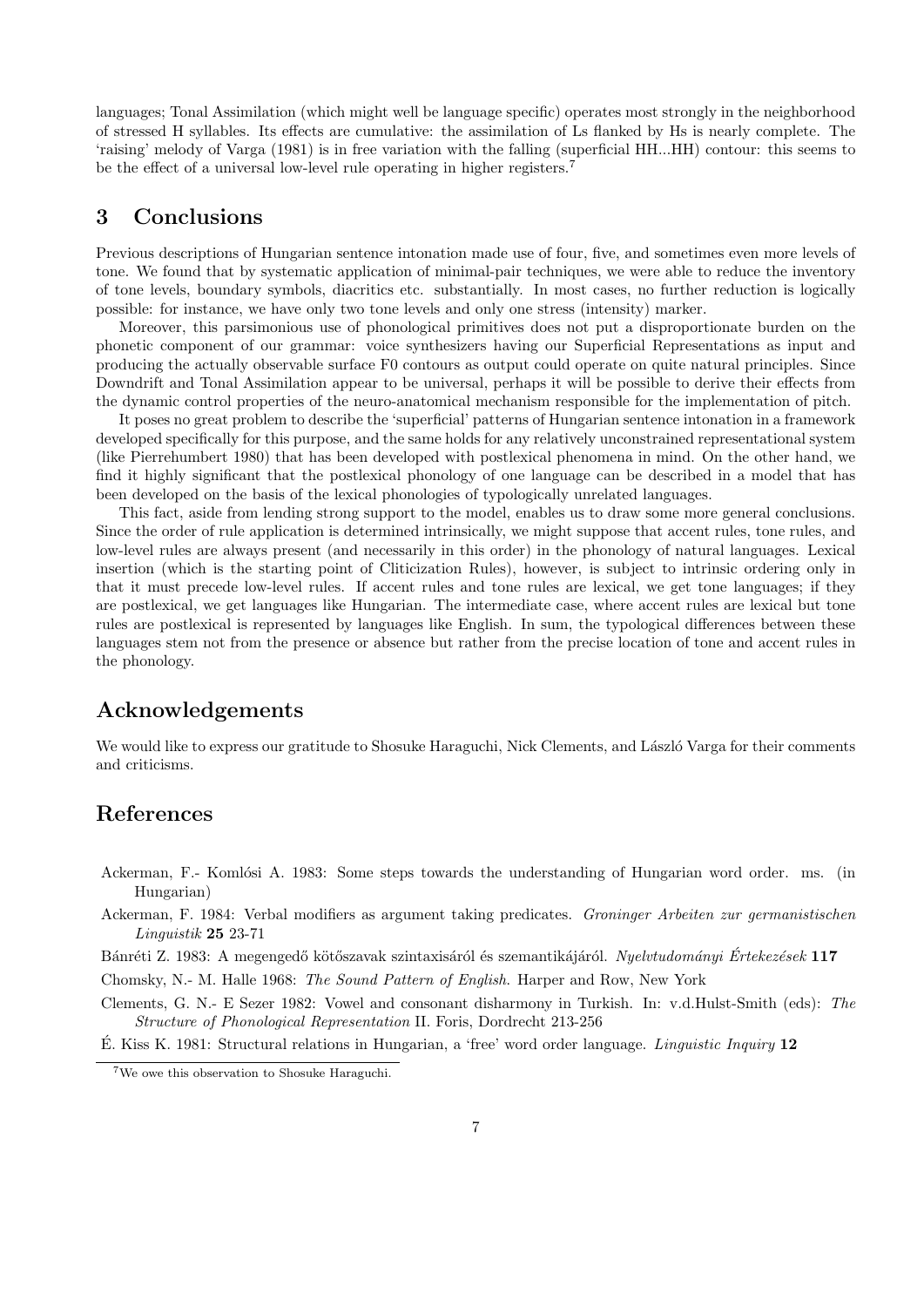Goldsmith, J. 1976: Autosegmental Phonology. IULC (Published by Garland Press 1979)

Goldsmith, J. 1982: Accent systems. In: v.d.Hulst-Smith (eds): The Structure of Phonological Representation. Foris, Dordrecht 47-64

Hetzron, R. 1980: Hungarian Tonosyntax. Nyelvtudományi Értekezések 104 (in Hungarian)

v.d.Hulst, H.- N. Smith 1982: An overwiew of autosegmental and metrical phonology. In: v.d.Hulst-Smith (eds): The Structure of Phonological Representation. Foris, Dordrecht 1-46

Kálmán C.Gy. -Kálmán L. - Nádasdy A'. - Prószéky G. 1989: A magyar segédigék rendszere. *Általános* Nyelvészeti Tanulmányok XVII 49-103

Kiparsky, P. 1982: From cyclic phonology to lexical phonology. In: v.d.Hulst-Smith (eds): The Structure of Phonological Representation. Foris, Dordrecht 131-176

Kiparsky, P. 1983: Word-formation and the lexicon. In: Ingemann (ed): Proceedings of the 1982 Mid-America Linguistics Conference, University of Kansas, Lawrence

Kornai A. 1989: A főnévi csoport egyeztetése. Általános Nyelvészeti Tanulmányok XVII 183-211

Lieber, R. 1981: On the Organization of the Lexicon. IULC

Pierrehumbert, J.B. 1980: The Phonology and Phonetics of English Intonation. MIT Thesis.

Szabolcsi, A. 1981: Compositionality in Focus. Folia Linguistica.

Vago, R.M. 1980: The Sound Pattern of Hungarian. Georgetown University Press.

Varga L. 1979: Az ellentéti hangsu'ly különleges helye. Magyar Nyelv 75 332-334

Varga L. 1981: A magyar intonáció – funkcionális szempontból. Nyelvtudományi Közlemények 83 313-339

Varga L. 1982: Két szintaktikai pozicióról. Magyar Nyelv 78 159-169

Williams, E. 1971: Underlying tone in Margi and Igbo. *Linguistic Inquiry* 7 (1976) 463-484

# Appendix

CLITICIZATION RULES

| \* | | \* | | \* | | S0 S S0 | | S0 S S0 | -> | S0 S S0 S0 S S0 | |VM | |V | |V | | \* | | \* | | \* | | S0 S S0 | | S0 S S0 | -> | S0 S S0 S0 S S0 | m.i.  $|pro|$   $|V|$   $|V|$ 

ERADICATION RULE

| \* | | \* | | \* | |f | SO S SO| (|SO S SO|)1 -> | SO S SO (SO S SO)1| / \_\_\_{ |f | | | |f | #

VARGA'S RULE

| \* | | | | \*| |S0 S S0 S| | 0| -> | S0 S| | | |f | |f |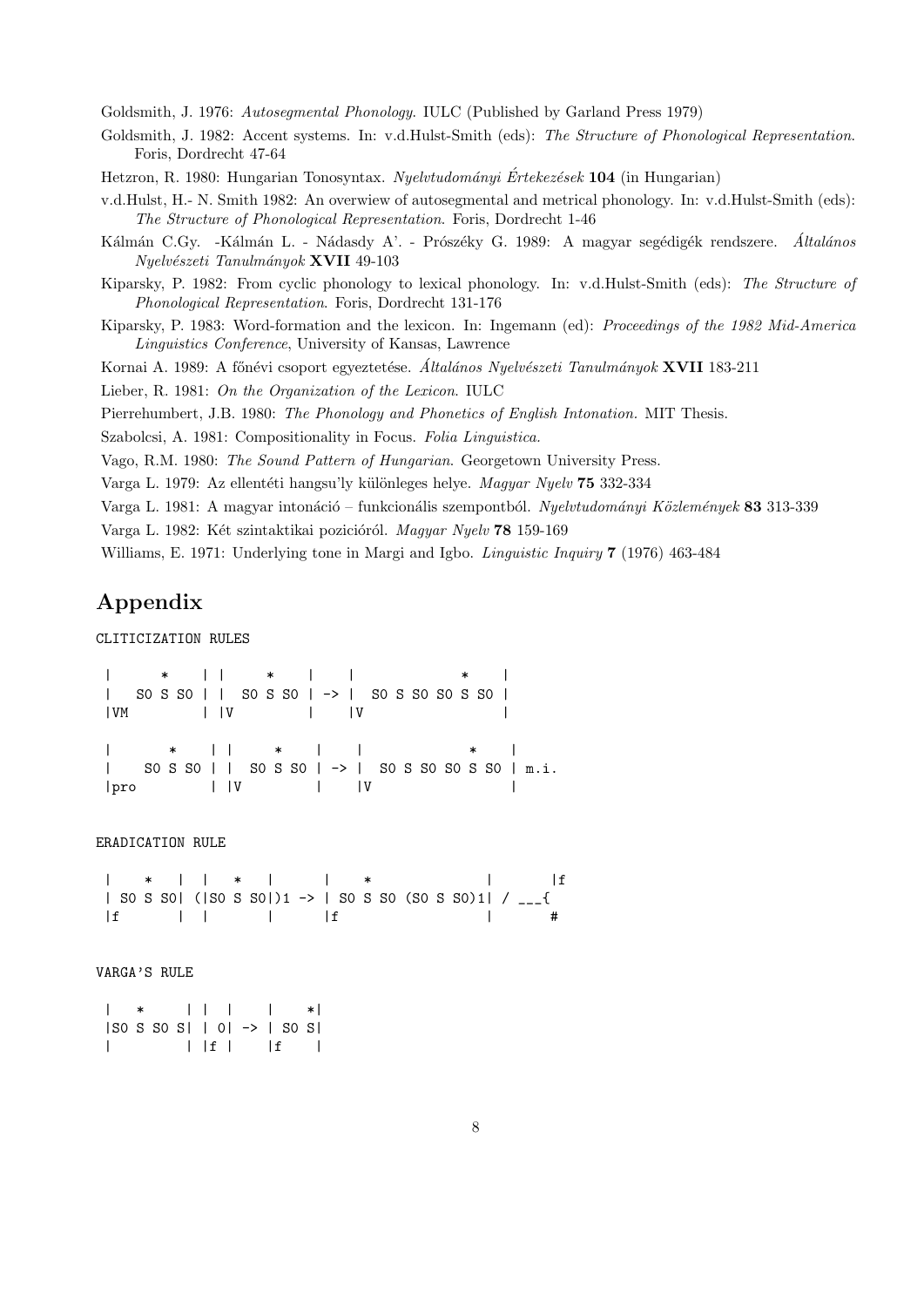BTMA

| \* | | | | S0 S S0| -> | S0 'S S0| | | | | |  $|(f)$  |  $|(f)$  LHL | QUESTION RULE | | | S0 'S S0 S S S|# | | | | | |(f) LHL | #(| S0 'S S0|)0 { } / [.+?] | | | | |  $|(f)$  LH L  $|$  | S0 'S (S (S))  $|$ # v | | | 0 |(f) LHL | ERAD2 | | | | |S0 'S S0| | S0 'S S0| | | | | | | | LH L | |f LHL | v 0 COMMA RULE | | (| S0 'S S0|)1 | | | | | |(f) LHL | | S0 'S S0|# }| | | / [.+,]  $|(f)$  LH L  $|$  $\#$  v  $\begin{bmatrix} 0 \\ 0 \end{bmatrix}$ 3 DOT RULE | | | | | S0 'S S0 S|  $( |$  SO 'S SO|)1 | | | :| | | | |(f) LHL H|  $|(f)$  LHL  $|$  ${ }$ }{  $\{$   $\{$   $\}$   $\{$   $\}$   $\{$   $\{$   $\}$   $\{$   $\{$   $\}$   $\{$   $\}$   $\{$   $\{$   $\}$   $\{$   $\}$   $\{$   $\}$   $\{$   $\{$   $\}$   $\{$   $\}$   $\{$   $\}$   $\{$   $\{$   $\}$   $\{$   $\}$   $\{$   $\}$   $\{$   $\{$   $\}$   $\{$   $\}$   $\{$   $\{$   $\}$   $\{$ | | | S0 'S | # | | |  $|(f)$  LHL  $\hat{ }$  | H